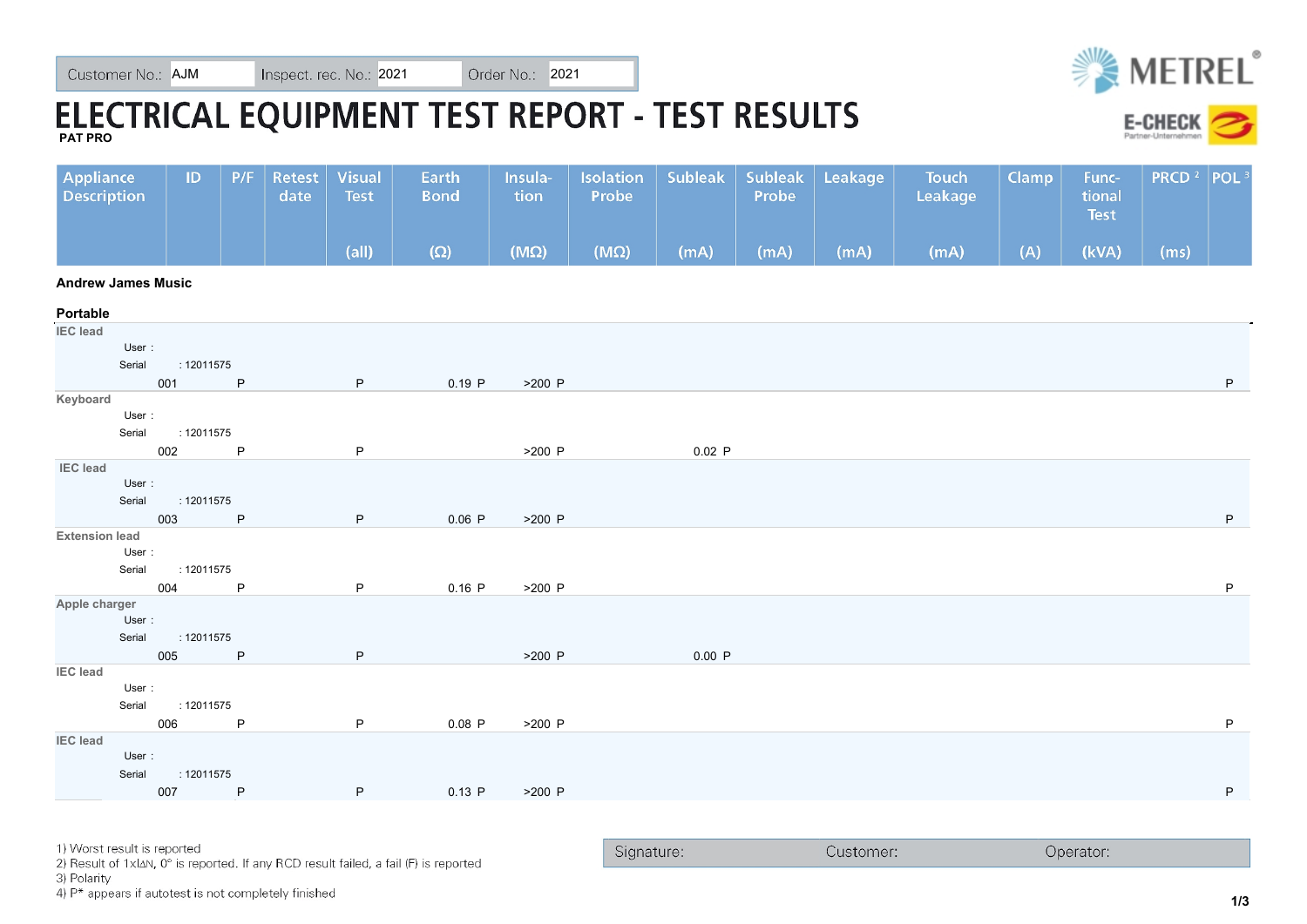3) Polarity

4) P\* appears if autotest is not completely finished

| Appliance  <br><b>Description</b>                                                                                   |                 | <b>D</b>                 | $\mathbf{r}/\mathbf{r}$ | <b>Refere</b><br>date | VISUdi<br><b>Test</b>     | Edi UT<br><b>Bond</b> | <b>INSUR-</b><br>tion | <u>isolation</u><br>Probe | <b>SUDIGAK</b> | <b>SUDIEAK</b><br>Probe | Leakage l | Touch<br>Leakage | Clamp | <b>Func</b><br>tional<br><b>Test</b> | $P_{\text{NUD}}$ $P_{\text{UL}}$ |   |
|---------------------------------------------------------------------------------------------------------------------|-----------------|--------------------------|-------------------------|-----------------------|---------------------------|-----------------------|-----------------------|---------------------------|----------------|-------------------------|-----------|------------------|-------|--------------------------------------|----------------------------------|---|
|                                                                                                                     |                 |                          |                         |                       | $\left(\text{all}\right)$ | $(\Omega)$            | $(M\Omega)$           | $(M\Omega)$               | (mA)           | (mA)                    | (mA)      | (mA)             | (A)   | (kVA)                                | (ms)                             |   |
| <b>Andrew James Music</b>                                                                                           |                 |                          |                         |                       |                           |                       |                       |                           |                |                         |           |                  |       |                                      |                                  |   |
| Portable                                                                                                            |                 |                          |                         |                       |                           |                       |                       |                           |                |                         |           |                  |       |                                      |                                  |   |
| Antoble adaptor                                                                                                     |                 |                          |                         |                       |                           |                       |                       |                           |                |                         |           |                  |       |                                      |                                  |   |
|                                                                                                                     | User:           |                          |                         |                       |                           |                       |                       |                           |                |                         |           |                  |       |                                      |                                  |   |
|                                                                                                                     | Serial          | : 12011575               |                         |                       |                           |                       |                       |                           |                |                         |           |                  |       |                                      |                                  |   |
|                                                                                                                     |                 | 008                      | P                       |                       | P                         |                       | $>200$ P              |                           | 0.00 P         |                         |           |                  |       |                                      |                                  |   |
| Looper                                                                                                              |                 |                          |                         |                       |                           |                       |                       |                           |                |                         |           |                  |       |                                      |                                  |   |
|                                                                                                                     | User:<br>Serial | : 12011575               |                         |                       |                           |                       |                       |                           |                |                         |           |                  |       |                                      |                                  |   |
|                                                                                                                     |                 | 009                      | P                       |                       | $\mathsf{P}$              |                       | $>200$ P              |                           | 0.00 P         |                         |           |                  |       |                                      |                                  |   |
| QSC lead                                                                                                            |                 |                          |                         |                       |                           |                       |                       |                           |                |                         |           |                  |       |                                      |                                  |   |
|                                                                                                                     | User:           |                          |                         |                       |                           |                       |                       |                           |                |                         |           |                  |       |                                      |                                  |   |
|                                                                                                                     | Serial          | : 12011575               |                         |                       |                           |                       |                       |                           |                |                         |           |                  |       |                                      |                                  |   |
|                                                                                                                     |                 | 010                      | P                       |                       | P                         |                       | $>200$ P              |                           | $0.65$ P       |                         |           |                  |       |                                      |                                  |   |
| QSC mixer                                                                                                           |                 |                          |                         |                       |                           |                       |                       |                           |                |                         |           |                  |       |                                      |                                  |   |
|                                                                                                                     | User:           |                          |                         |                       |                           |                       |                       |                           |                |                         |           |                  |       |                                      |                                  |   |
|                                                                                                                     | Serial          | : 12011575               |                         |                       |                           |                       |                       |                           |                |                         |           |                  |       |                                      |                                  |   |
|                                                                                                                     |                 | 011                      | P                       |                       | P                         |                       | $>200$ P              |                           | $0.63$ P       |                         |           |                  |       |                                      |                                  |   |
| <b>IEC</b> lead                                                                                                     |                 |                          |                         |                       |                           |                       |                       |                           |                |                         |           |                  |       |                                      |                                  |   |
|                                                                                                                     | User:           |                          |                         |                       |                           |                       |                       |                           |                |                         |           |                  |       |                                      |                                  |   |
|                                                                                                                     |                 | Serial : 12011575<br>012 | P                       |                       | P                         | $0.48$ P              |                       |                           |                |                         |           |                  |       |                                      |                                  | P |
| Speaker                                                                                                             |                 |                          |                         |                       |                           |                       | $>200$ P              |                           |                |                         |           |                  |       |                                      |                                  |   |
|                                                                                                                     | User:           |                          |                         |                       |                           |                       |                       |                           |                |                         |           |                  |       |                                      |                                  |   |
|                                                                                                                     | Serial          | : 12011575               |                         |                       |                           |                       |                       |                           |                |                         |           |                  |       |                                      |                                  |   |
|                                                                                                                     |                 | 013                      | P                       |                       | P                         |                       | $>200$ P              |                           | $0.05$ P       |                         |           |                  |       |                                      |                                  |   |
| <b>IEC</b> lead                                                                                                     |                 |                          |                         |                       |                           |                       |                       |                           |                |                         |           |                  |       |                                      |                                  |   |
|                                                                                                                     | User:           |                          |                         |                       |                           |                       |                       |                           |                |                         |           |                  |       |                                      |                                  |   |
|                                                                                                                     | Serial          | :12011575                |                         |                       |                           |                       |                       |                           |                |                         |           |                  |       |                                      |                                  |   |
|                                                                                                                     |                 | 014                      | $\mathsf P$             |                       | P                         | $0.23$ P              | $>200$ P              |                           |                |                         |           |                  |       |                                      |                                  | P |
|                                                                                                                     |                 |                          |                         |                       |                           |                       |                       |                           |                |                         |           |                  |       |                                      |                                  |   |
|                                                                                                                     |                 |                          |                         |                       |                           |                       |                       |                           |                |                         |           |                  |       |                                      |                                  |   |
| 1) Worst result is reported<br>2) Result of 1xIAN, 0° is reported. If any RCD result failed, a fail (F) is reported |                 |                          |                         |                       |                           |                       |                       | Signature:                |                |                         | Customer: |                  |       | Operator:                            |                                  |   |

# **ELECTRICAL EQUIPMENT TEST REPORT - TEST RESULTS**

 $\left| \right|$  in  $\left| \right|$   $\left| \right|$   $\left| \right|$   $\left| \right|$   $\left| \right|$   $\left| \right|$   $\left| \right|$   $\left| \right|$   $\left| \right|$   $\left| \right|$   $\left| \right|$   $\left| \right|$   $\left| \right|$   $\left| \right|$   $\left| \right|$   $\left| \right|$   $\left| \right|$   $\left| \right|$   $\left| \right|$   $\left| \right|$   $\left| \right|$   $\left| \right|$   $\left| \right|$   $\$ 

**TANK AND THE REAL** 



 $\overline{P}$